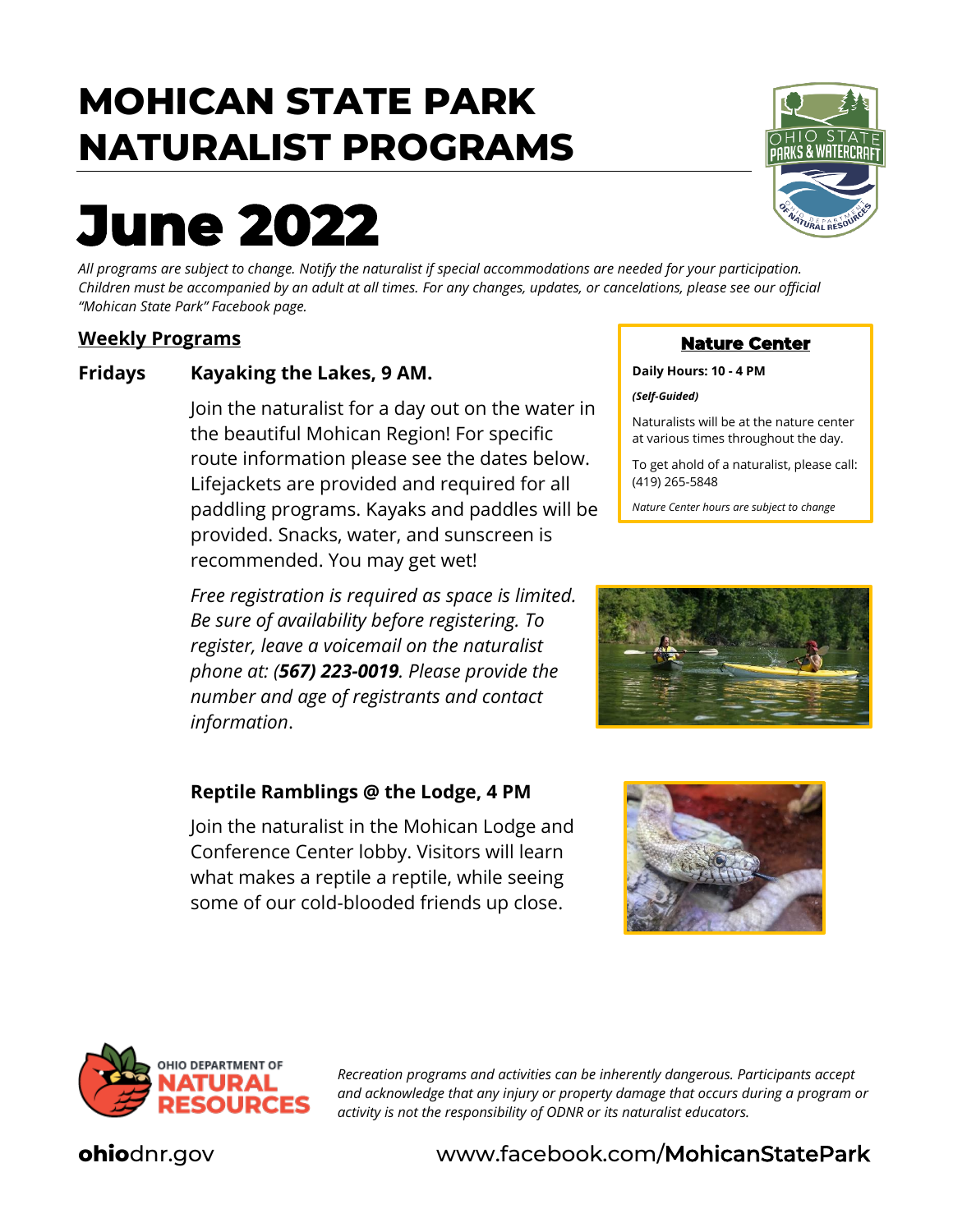#### **Weekly Programs (Continued)**

#### **Saturdays Mohican Experts Hiking Series, 9 AM.** *(April 2022 – April 2023) (No series hike June 25)*

Do you think you KNOW Mohican? Have you been on every trail in the park, or is there that one section you keep meaning to check out, but never get around to? Join the naturalist on a series of breathtaking hikes and begin checking off EVERY trail in the park and surrounding areas! Almost every week you will hike a new trail, doing as little backtracking as



possible, until you have hiked every single trail in the area. All hikes are moderate and roughly 4 – 6 miles in length*.* 

*For specific meeting locations see the dates below. Hikes will not occur every week. Check Facebook for updates!*

#### **Archery on the Range, 3 PM. (***June 25, Archery will be at Malabar Farm***)**

Meet the naturalist at the archery range located across from the state park campground off State Route 3 to learn some basic archery skills. Equipment

will be provided during this program. Only bows provided by the naturalist may be used for the program.

*Free registration is required as space is limited. To register, leave a voicemail on the naturalist phone at: (567) 223-0019.* 



*Please provide the number, age and hand dominance of registrants and contact information*.

#### **Lantern Light Owl Prowl, 9 PM. (ONLY LAST SATURDAY OF THE MONTH, June 25)**

Join the naturalist at the Pleasant Hill Dam for an easy to moderate 3-mile loop hike at night! Along the hike we will stroll along the beautiful Clear Fork Scenic River, under the towering Eastern Hemlocks, next to our trickling



waterfalls, through the Covered Bridge and across our Pleasant Hill Dam! The naturalist will attempt to call in owls as well as telling stories along the way.

Do not bring headlamps or other forms of light. If brought, they may only be turned on during an emergency.



*Recreation programs and activities can be inherently dangerous. Participants accept and acknowledge that any injury or property damage that occurs during a program or activity is not the responsibility of ODNR or its naturalist educators.*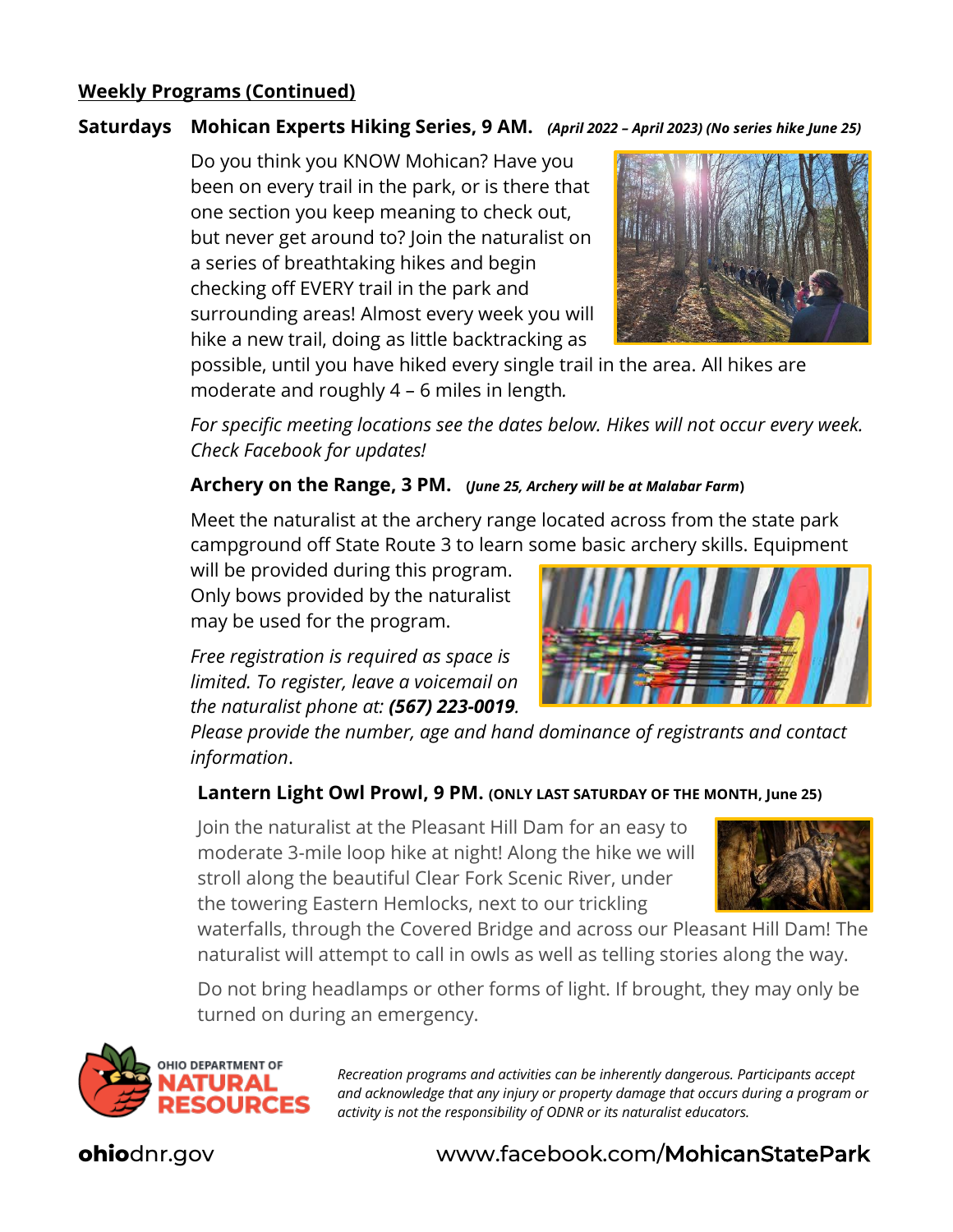#### **Other Programs, Meeting Locations, and Special Events**

- **June 2 Nature Readings @ the Lodge (ADULT), 10 AM.** Join the Naturalist next to the fireplace in the Mohican Lodge & Conference Center lobby for a relaxing reading from some of the of the most influential and impactful authors in the field of natural resources.
- **June 2 Reptile Feeding, 3 PM.** Join the naturalist at the nature center, next to the commissary in the state park campground, for an informal feeding session for some of our scaly friends.
- **June 3 Kayaking the Lakes, 9 AM. MEETING LOCATION**. See program description above for registration details. We will be kayaking on Pleasant Hill Lake for this paddling session. Meet at the free public boat ramp adjacent to Pleasant Hill Lake Park on the West side of the marina off Covert Road.

Google Map Address: Pleasant Hill Lake Public Access Boat Ramp, Perrysville, OH 44864

- **June 4 Mohican Experts Hiking Series, 9 AM. MEETING LOCATION**. See program description above for program details. Meet the naturalist at the parking lot in the front of our Class A campground by the check-in building, off of Route 3. *Mohican Mountain Bike Trails (Part 9)*
- **June 9 Nature Readings @ the Lodge (ADULT), 10 AM.** Join the Naturalist next to the fireplace in the Mohican Lodge & Conference Center lobby for a relaxing reading from some of the of the most influential and impactful authors in the field of natural resources.
- **June 10 Kayaking the Lakes, 9 AM. MEETING LOCATION**. See program description above for registration details. We will be kayaking on Knox Lake for this paddling session. Meet at the boat ramp on the South end of the lake.

Google Map Address: Knox Lake - Marina & Boat Ramp (south end), 1780 Buena Vista Dr, Fredericktown, OH 43019

**June 11 Mohican Experts Hiking Series, 9 AM. MEETING LOCATION**. See program description above for program details. Meet the naturalist at the parking lot in the front of our Class A campground by the check-in building, off of Route 3. *Mohican Mountain Bike Trails (Part 10)*



*Recreation programs and activities can be inherently dangerous. Participants accept and acknowledge that any injury or property damage that occurs during a program or activity is not the responsibility of ODNR or its naturalist educators.*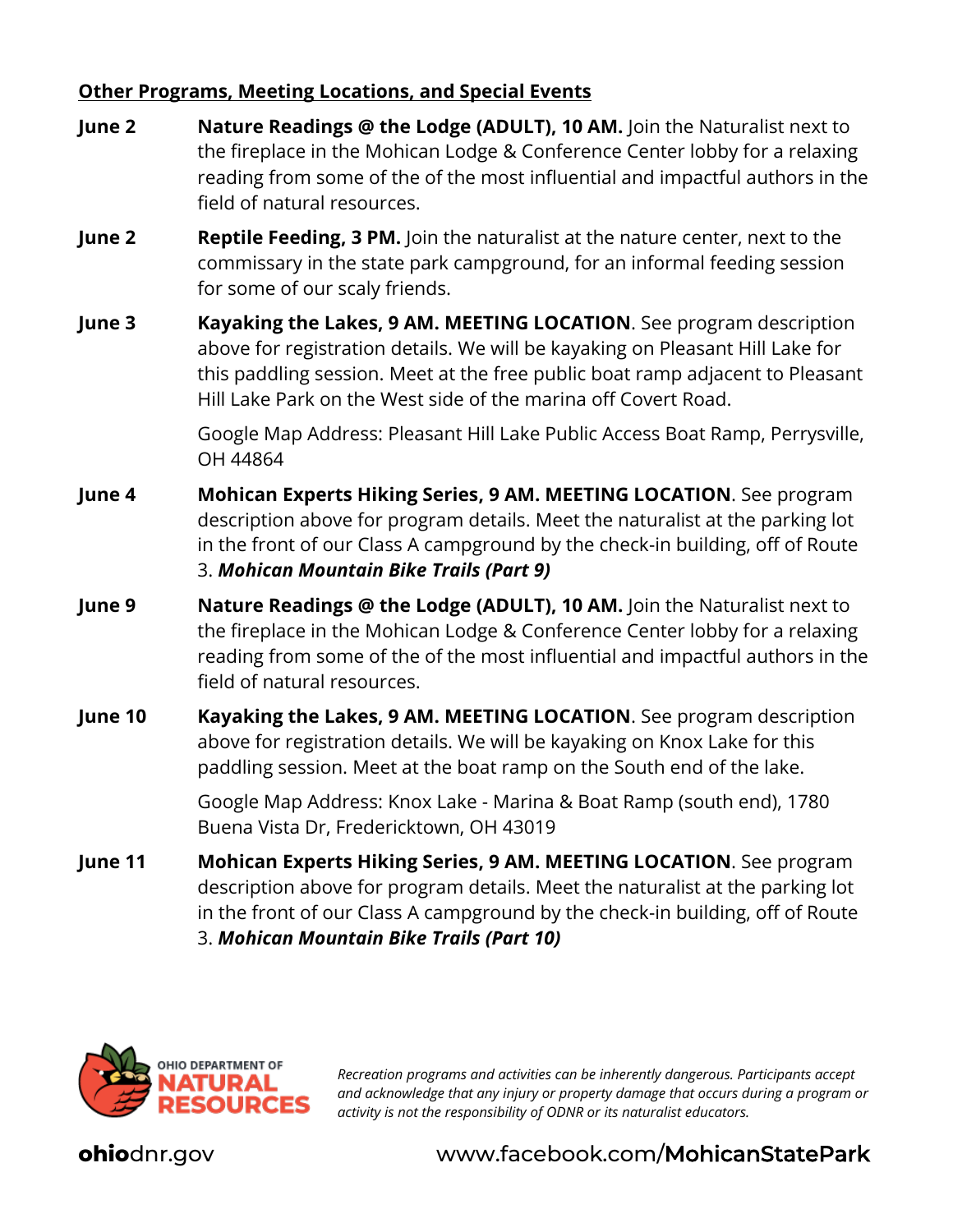#### **June 14 Clear Fork Scenic River Streamside Program, 6 – 8 PM.**

Can you tell if a stream is healthy or not? Take a guided exploration of a Scenic River. Learn to identify animals and habitats that indicate good water quality and what you can do to protect them. Option to wade in river!

*FREE Registration required. To register email: Christine.Szymanski@dnr.ohio.gov*

**June 17 Kayaking the Lakes, 9 AM. MEETING LOCATION**. See program description above for registration details. We will be kayaking on Charles Mill Lake for this paddling session. Meet at the boat ramp near the bridge on Mansfield Wooster Road, near the center of the lake.

> Google Map Address: Charles Mill Lake Boat Ramp, 430,, 1277 OH-430, Mansfield, OH 44903

- **June 18 Mohican Experts Hiking Series, 9 AM. MEETING LOCATION**. See program description above for program details. Meet the naturalist at the Mohican State Park Lodge and Conference Center in the lobby. *Mohican Bridle Trails (Part 1)*
- **June 23 Nature Readings @ the Lodge (ADULT), 10 AM.** Join the Naturalist next to the fireplace in the Mohican Lodge & Conference Center lobby for a relaxing reading from some of the of the most influential and impactful authors in the field of natural resources.
- **June 24 Kayaking the Lakes, 9 AM. MEETING LOCATION**. See program description above for registration details. We will be kayaking on the Clear Fork Reservoir for this paddling session. Meet at the marina and campground boat ramp off Route 97.

Google Map Address: Clearfork Marina & Campground, 7471 OH-97, Mansfield, OH 44903

#### **June 25 Family Fun on the Farm, 2 – 6 PM.**

Join Mohican & Malabar Farm State Parks, Richland Soil and Water Conservation District and community partners for Family Fun on the Farm Festival! This family-friendly, outdoor event is free and open to the public. There are many hands-on activities planned for children, but all ages will have a good time. Purchase food and beverage from food trucks and vendors. The festival will be held at Malabar Farm State Park.

Google Maps Address: 4050 Bromfield Road, Lucas, Ohio 44843



*Recreation programs and activities can be inherently dangerous. Participants accept and acknowledge that any injury or property damage that occurs during a program or activity is not the responsibility of ODNR or its naturalist educators.*